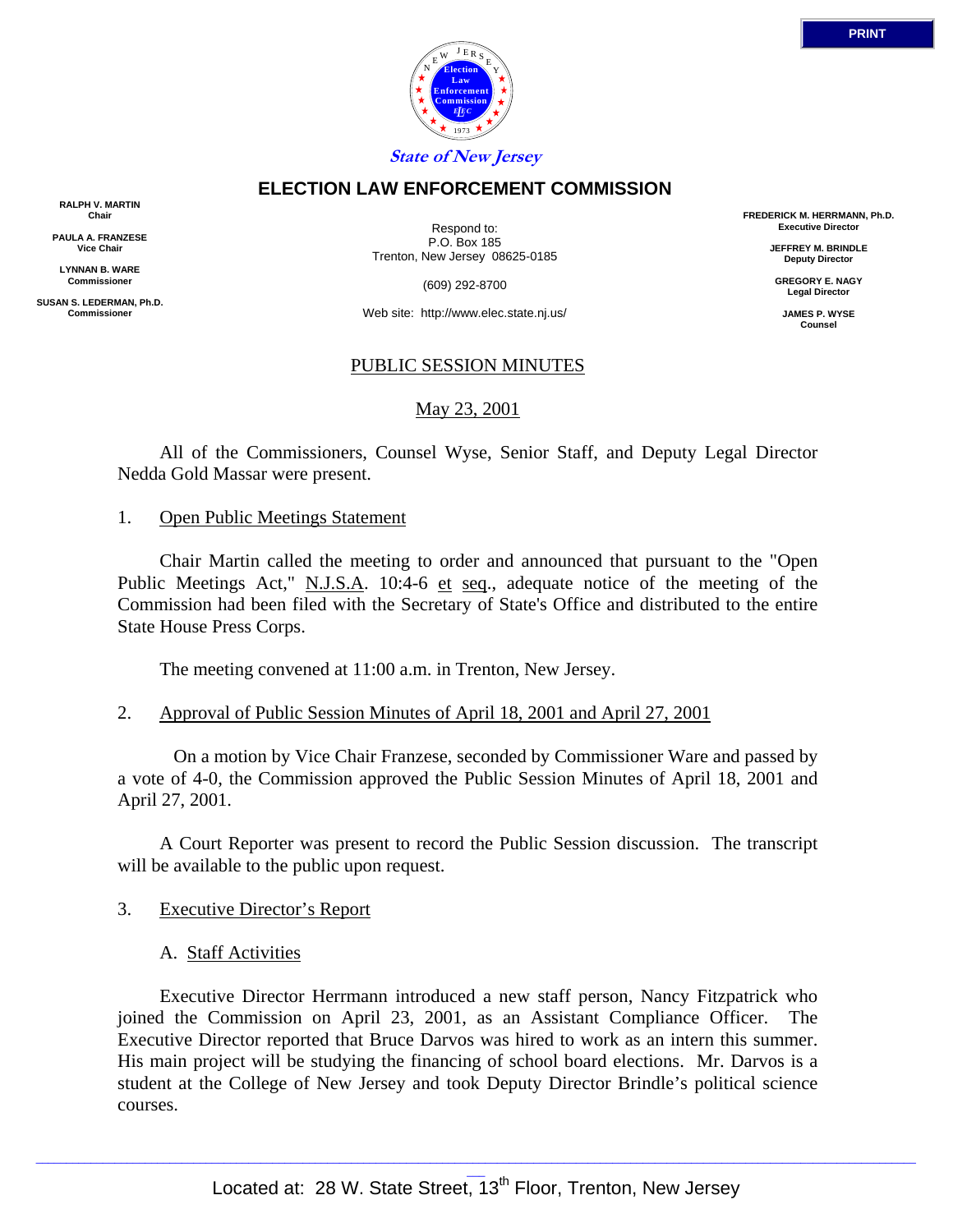## Public Session Minutes May 23, 2001 Page 2

 Executive Director Herrmann mentioned that M.E. Sharpe is reviewing the possible publication of the Campaign Finance Symposium edited by him in Public Integrity. The material under consideration includes articles by Deputy Director Brindle and him as well as a case law summary by Legal Director Nagy and Associate Legal Director Gail Shanker. The Executive Director stated that under state ethics rules staff would not be accepting any compensation.

### B. COGEL News

Executive Director Herrmann reported that on May  $1<sup>st</sup>$ , 2001, he participated in an international telephone conference call of the Council on Governmental Ethics Laws (COGEL) Awards Committee to nominate winners for the COGEL Award and the COGEL Outstanding Service Award. The Executive Director mentioned that the committee nominated Michigan's Senior U.S. Senator Carl Levin for the COGEL Award; Pennsylvania Ethics Commission Executive Director John Contino, a former COGEL President, was nominated for the Outstanding Service Award; and, Kay Williams, a retiring Executive Director of the Iowa Ethics and Campaign Disclosure Board, was nominated to receive an Honorary Lifetime Membership.

### C. Computer Update

 Executive Director Herrmann mentioned that Assistant Director of Systems Administration Kim Vandegrift has created an ELEC "Intranet" site. It is an in-house employee information source that will greatly improve staff communications. The site includes such information as: staff phone numbers, time-off calendars, intra-office memos, and various personnel forms. According to Executive Director Herrmann it is an innovative use of our computer technology.

 Executive Director Herrmann said that Associate Review Officer Brett Mead recommended that the Commission add a link to the Office of Administrative Law on our website. Such a connection will prove to be useful for ELEC litigants needing to understand the enforcement process.

 The Executive Director announced that ELEC's home page was selected by New Jersey Lawyer as its editor's choice for "Winning Website" in its April issue.

### D. Legislative Developments

 The Executive Director informed the Commission that on May 8 and May 9, 2001, the Assembly and Senate Budget Committees respectively held their hearings on the Department of Law and Public Safety's FY-2002 budget. The Executive Director reported that Deputy Director Brindle, Deputy Legal Director Massar, Director of Administration Barbra Fasanella, and he attended on both days. Executive Director Herrmann advised the Commission that ELEC received one written question from the Office of Legislative Services about the adequacy of the funding for the primary and general election public financing programs and the status of the income-tax check-off that supports them. The Executive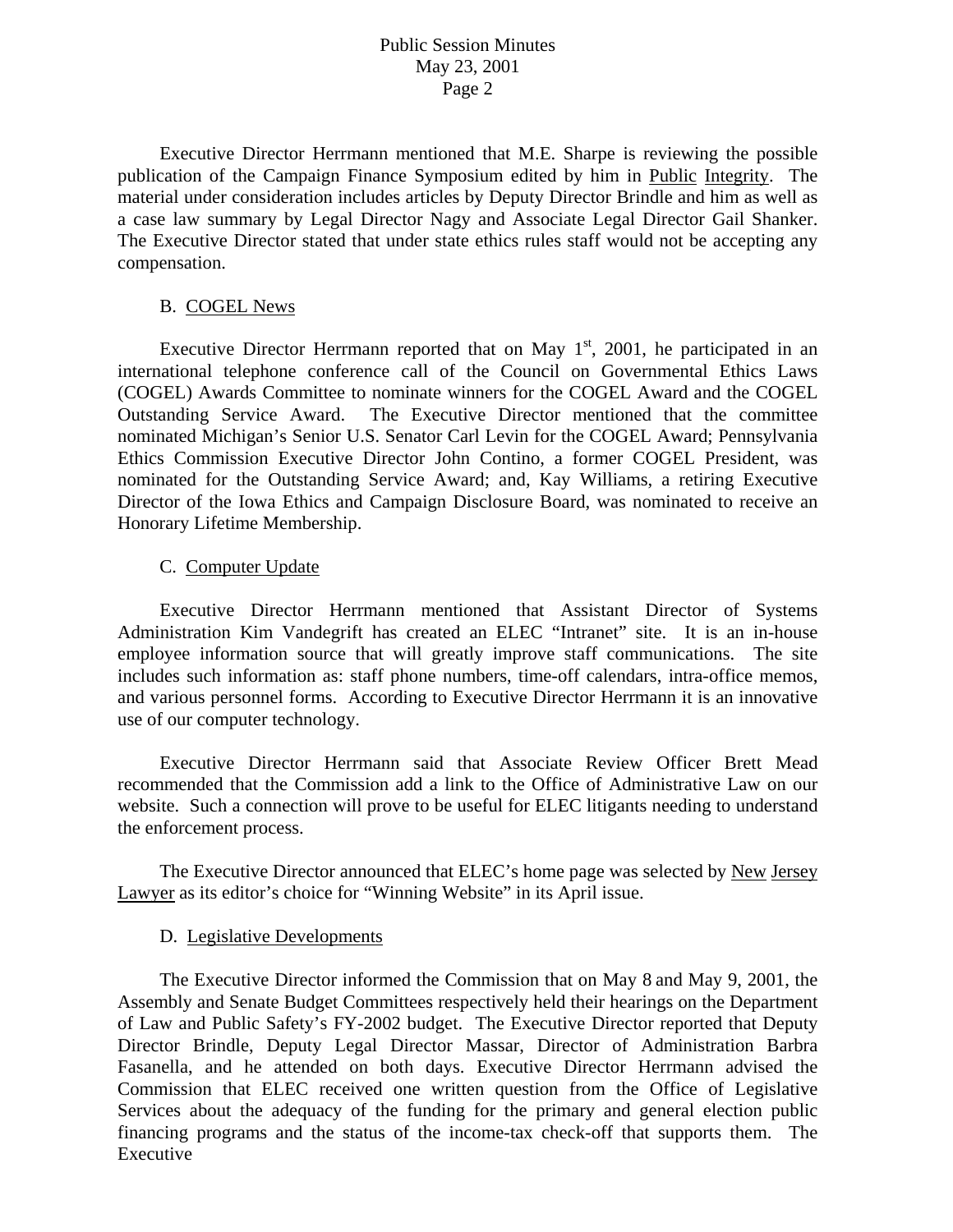# Public Session Minutes May 23, 2001 Page 3

Director said that staff responded that due to the new extended primary law another \$4.2 million is needed for that election and \$11.2 million will be needed for the general election. The Executive Director further said that any shortfall in available funds would be covered by the general treasury. Staff also pointed out that over the past half-decade the check-off amounts raised have been declining and ELEC has consequently recommended that the check-off amount be increased to reverse this trend. The Executive Director said that he received one oral question from Assemblywoman Barbra Buono about the source of additional funding for the primary election gubernatorial candidates. He reiterated that money would be coming from the general treasury.

# E. Summer Meeting Schedule

 June 21, 2001, at 1:30 p.m. July 11, 2001, at 11:00 a.m. August 15, 2001, at 11:00 a.m. (if necessary)

### 4. Petition for Emergency Rulemaking

 On a motion by Vice Chair Franzese, seconded by Commissioner Ware and passed by a vote of 4-0, the Commission voted the Petition for Emergency Rulemaking be denied.

# 5. Schundler Request for Expedited Public Funds for Submission No. 1

 On a motion by Commissioner Lederman, seconded by Commissioner Ware and passed by a vote of 4-0, the Commission voted to deny the request by Candidate Bret Schundler to provide 50% of Submission No. 1 public funds to his campaign prior to complete review of the submission.

# 6. Gubernatorial Public Financing Percentage Certification Process

 On a motion by Commissioner Ware, seconded by Commissioner Lederman and passed by a vote of 4-0, the Commission authorized use of the percentage certification process for distribution of public funds in the 2001 primary election as set forth in the May 15, 2001 memorandum from staff.

### 7. Report on 2001 Gubernatorial Primary Election Matching Fund Submissions

 On a motion by Vice Chair Franzese, seconded by Commissioner Lederman and passed by a vote of 4-0, the Commission approved participation of 2001 primary election gubernatorial candidate Robert Franks in the public financing program as set forth in the May 22, 2001 memorandum from staff.